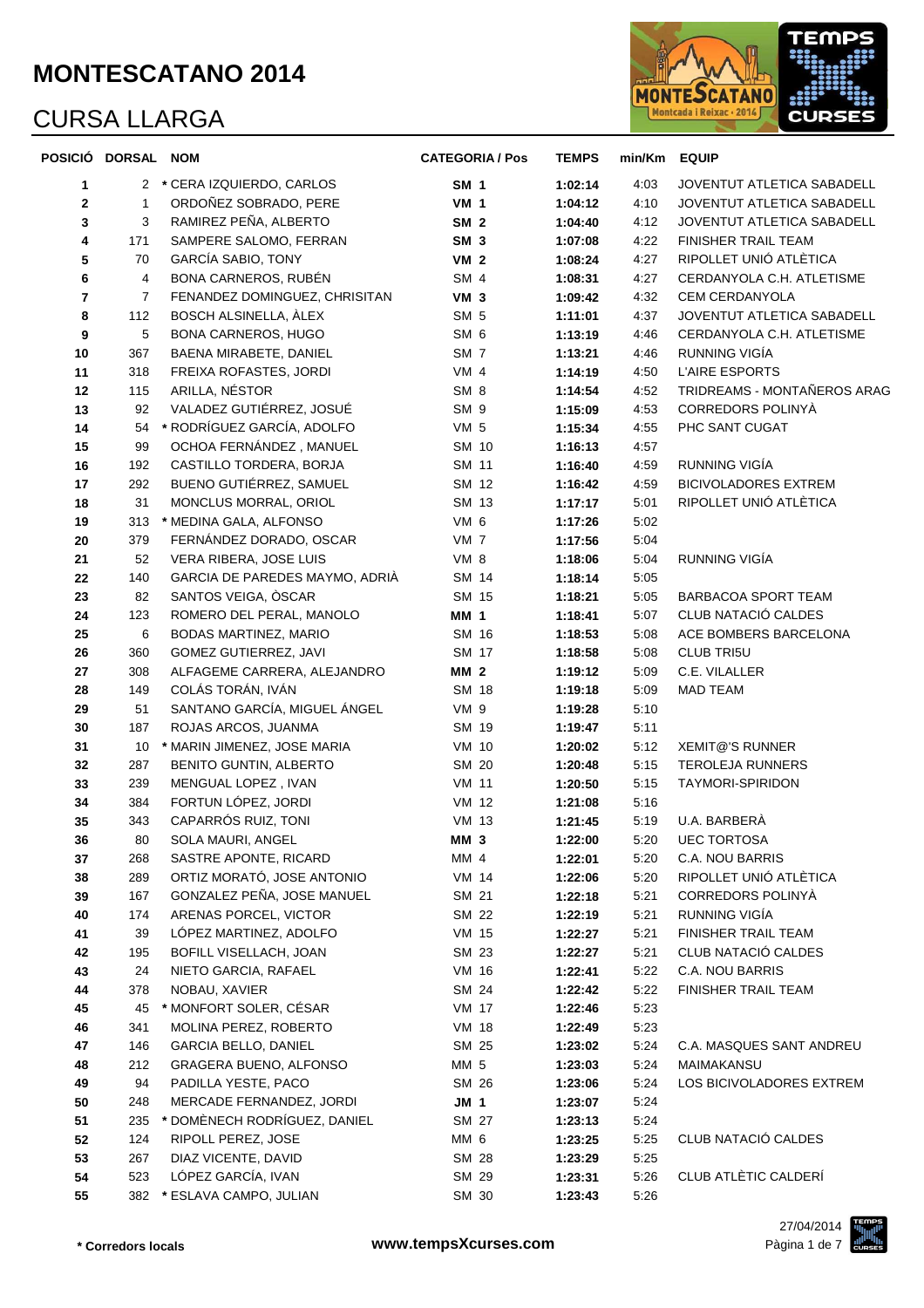# CURSA LLARGA



|          | POSICIÓ DORSAL NOM |                                                 | <b>CATEGORIA / Pos</b> | <b>TEMPS</b>       | min/Km EQUIP |                                    |
|----------|--------------------|-------------------------------------------------|------------------------|--------------------|--------------|------------------------------------|
| 56       | 296                | GUZMÁN, RAÜL                                    | VM 19                  | 1:23:45            | 5:27         | CERDANYOLA C.H. ATLETISME          |
| 57       | 141                | PALÀ GARCIA, JOAN RAMON                         | MM <sub>7</sub>        | 1:24:08            | 5:28         | <b>FONDISTES BLANES</b>            |
| 58       | 303                | ESTEVEZ MAYMO, JOAQUIN                          | <b>VM 20</b>           | 1:24:25            | 5:29         | SLOP.CAT SABADELL                  |
| 59       | 58                 | * CARO JIMÉNEZ, TONI                            | SM 31                  | 1:24:37            | 5:30         |                                    |
| 60       | 254                | REDONDO REHECHO, JESUS                          | SM 32                  | 1:24:43            | 5:30         | NO HAY DOLOR                       |
| 61       | 345                | CAPILLA VERGARA, FRANCISCO                      | <b>VM 21</b>           | 1:24:44            | 5:30         | RUNNING VIGÍA                      |
| 62       | 56                 | ESCOLÀ BANQUÉ, ANTONI                           | MM 8                   | 1:24:47            | 5:31         |                                    |
| 63       | 151                | * VAZQUEZ, RAMON                                | SM 33                  | 1:24:52            | 5:31         |                                    |
| 64       | 332                | <b>GARCIA SILES, CHRISTIAN</b>                  | SM 34                  | 1:25:05            | 5:32         | CENTRE ESPORTIU ALT EMPORDA        |
| 65       | 9                  | CHAVARRÍA, CARLOS                               | SM 35                  | 1:25:10            | 5:32         | FINIXER.COM                        |
| 66       | 162                | GISBERT RIBA, BERNAT                            | SM 36                  | 1:25:12            | 5:32         | <b>CAGANT LLETS!</b>               |
| 67       | 100                | VALLES BERNAT, MARC                             | SM 37                  | 1:25:24            | 5:33         |                                    |
| 68       | 328                | TRAVE MARTINEZ, JUAN                            | MM 9                   | 1:25:31            | 5:33         | SLOP.CAT SABADELL                  |
| 69       | 244                | MORENO BOVE, DAVID                              | SM 38                  | 1:25:36            | 5:34         |                                    |
| 70       | 75                 | * TOLDOS BUENO, JORDI                           | SM 39                  | 1:25:37            | 5:34         |                                    |
| 71       | 196                | DOMINGUEZ MONTERO, ANTONIO                      | VM 22                  | 1:25:39            | 5:34         |                                    |
| 72       | 220                | DOMINGUEZ VAQUERO, MIGUEL ANGEL                 | <b>VM 23</b>           | 1:25:40            | 5:34         | UAT                                |
| 73       | 60                 | * SANCHIS LOPEZ, JOSE                           | SM 40                  | 1:25:58            | 5:35         | CORRE CORRE QUE TE PILLO           |
| 74       | 154                | PINILLA ÁLVAREZ, JUANJO                         | SM 41                  | 1:26:02            | 5:35         | <b>FINISHER TRAIL TEAM</b>         |
| 75       | 237                | SANTACREU, ORIOL                                | SM 42                  | 1:26:05            | 5:36         |                                    |
| 76       | 72                 | CAPILLA PALACIOS, TONI                          | SM 43                  | 1:26:06            | 5:36         |                                    |
| 77       | 356                | MANAU ARTIGA, DAVID                             | VM 24                  | 1:26:20            | 5:37         | <b>BLUE LINE EVASION BARCELONA</b> |
| 78       | 178                | GARCIA GONZALEZ, ANTONIO                        | VM 25                  | 1:26:25            | 5:37         |                                    |
| 79       | 46                 | GAYAN DEL POYO, EDUARDO                         | VM 26                  | 1:26:30            | 5:37         |                                    |
| 80       | 217                | GARCIA PUEYO, ANDREU                            | SM 44                  | 1:26:35            | 5:38         |                                    |
| 81       | 227                | SANCHEZ HERAS, LUIS                             | SM 45                  | 1:26:48            | 5:38         | BARBACOA SPORT TEAM                |
| 82       | 153                | MUÑOZ, JUAN                                     | <b>VM 27</b>           | 1:26:49            | 5:38         | RIPOLLET UNIO ATLÈTICA             |
| 83       | 365                | HEREDIA ESPAÑA, SERGIO                          | SM 46                  | 1:26:58            | 5:39         | CLUB ATLÈTIC CALDERÍ               |
| 84       | 437                | MONTON BALLANO, JESUS MIGUEL                    | SM 47                  | 1:27:00            | 5:39         |                                    |
| 85       | 265                | ALFARO MANSO, JOSE                              | SM 48                  | 1:27:01            | 5:39         |                                    |
| 86       | 38                 | RIBAS SANTANA, FCO. JAVIER                      | SM 49                  | 1:27:03            | 5:39         | CEM CERDANYOLA                     |
| 87       | 73<br>357          | PORRAS TRIGO, DAVID<br>SÁNCHEZ NIETO, JOSE LUIS | SM 50<br>SM 51         | 1:27:10            | 5:40         | <b>ELS ENDIMONIATS</b>             |
| 88<br>89 | 36                 | LÓPEZ DOMINGO, RAÚL                             | SM 52                  | 1:27:15            | 5:40<br>5:41 |                                    |
| 90       | 177                | RUBIO SANCHEZ, DANIEL                           | SM 53                  | 1:27:28<br>1:27:29 | 5:41         | LOS BICIVOLADORES EXTREM           |
| 91       | 103                | SABI PEDRICO, SERGI                             | SM 54                  |                    | 5:41         |                                    |
| 92       | 252                | VALLS TRABAL, ALEX                              | SM 55                  | 1:27:29<br>1:27:30 | 5:41         |                                    |
| 93       | 288                | FERNANDEZ IBIZA, GONZALO                        | SM 56                  | 1:27:42            | 5:42         | TRIATLÓ TERRASSA ESPORTS-CIC       |
| 94       | 8                  | CASAS, JÚLIA                                    | SF <sub>1</sub><br>F   | 1:27:42            | 5:42         | TRIATLÓ TERRASSA ESPORTS-CIC       |
| 95       | 201                | PORRAS CABALLERO, CECILIO                       | <b>VM 28</b>           | 1:27:54            | 5:43         | RUNNING VIGÍA                      |
| 96       | 233                | * HERRERO LÓPEZ, ALBERT                         | SM 57                  | 1:28:15            | 5:44         |                                    |
| 97       | 74                 | LORENTE GOMEZ, EMILANO                          | VM 29                  | 1:28:17            | 5:44         | RUNNING VIGÍA                      |
| 98       | 122                | SANTONJA LILLO, JUAN                            | SM 58                  | 1:28:29            | 5:45         |                                    |
| 99       | 218                | * CARRILLO, JAIME                               | VM 30                  | 1:28:34            | 5:45         |                                    |
| 100      | 144                | MARTÍNEZ GARCÍA, EUGENIO                        | SM 59                  | 1:28:42            | 5:46         | LOS BICIVOLADORES EXTREM           |
| 101      | 263                | SABATÉ I NAVARRO, JORDI                         | VM 31                  | 1:28:48            | 5:46         | C. E. BADALONA                     |
| 102      | 188                | MAS GINESTA, BARTOMEU                           | MM 10                  | 1:28:50            | 5:46         |                                    |
| 103      | 62                 | ZAHINO MAYA, ANTONINO                           | SM 60                  | 1:28:54            | 5:47         |                                    |
| 104      | 381                | MADERO, RAÚL                                    | SM 61                  | 1:29:00            | 5:47         | <b>GRUP TRAIL MOLLET CMM</b>       |
| 105      | 226                | MARTOS ARRIBAS, MARIBEL                         | SF <sub>2</sub><br>F   | 1:29:00            | 5:47         | <b>GRUP TRAIL MOLLET CMM</b>       |
| 106      | 79                 | TORRECILLAS BAYONAS, CÉSAR                      | VM 32                  | 1:29:12            | 5:48         |                                    |
| 107      | 118                | GIMÉNEZ ARNAL, JORGE                            | SM 62                  | 1:29:17            | 5:48         | CEM CERDANYOLA                     |
| 108      | 271                | SORIA RAMÍREZ, MARIO                            | SM 63                  | 1:29:36            | 5:49         |                                    |
| 109      | 242                | VILALTA SEGURA, ADRIÁN                          | SM 64                  | 1:29:45            | 5:50         | L'AIRE ESPORTS                     |
| 110      | 110                | TORRES COSTA, DAVID                             | SM 65                  | 1:29:45            | 5:50         | EL SENGLAR FERIT                   |
|          |                    |                                                 |                        |                    |              |                                    |

27/04/2014

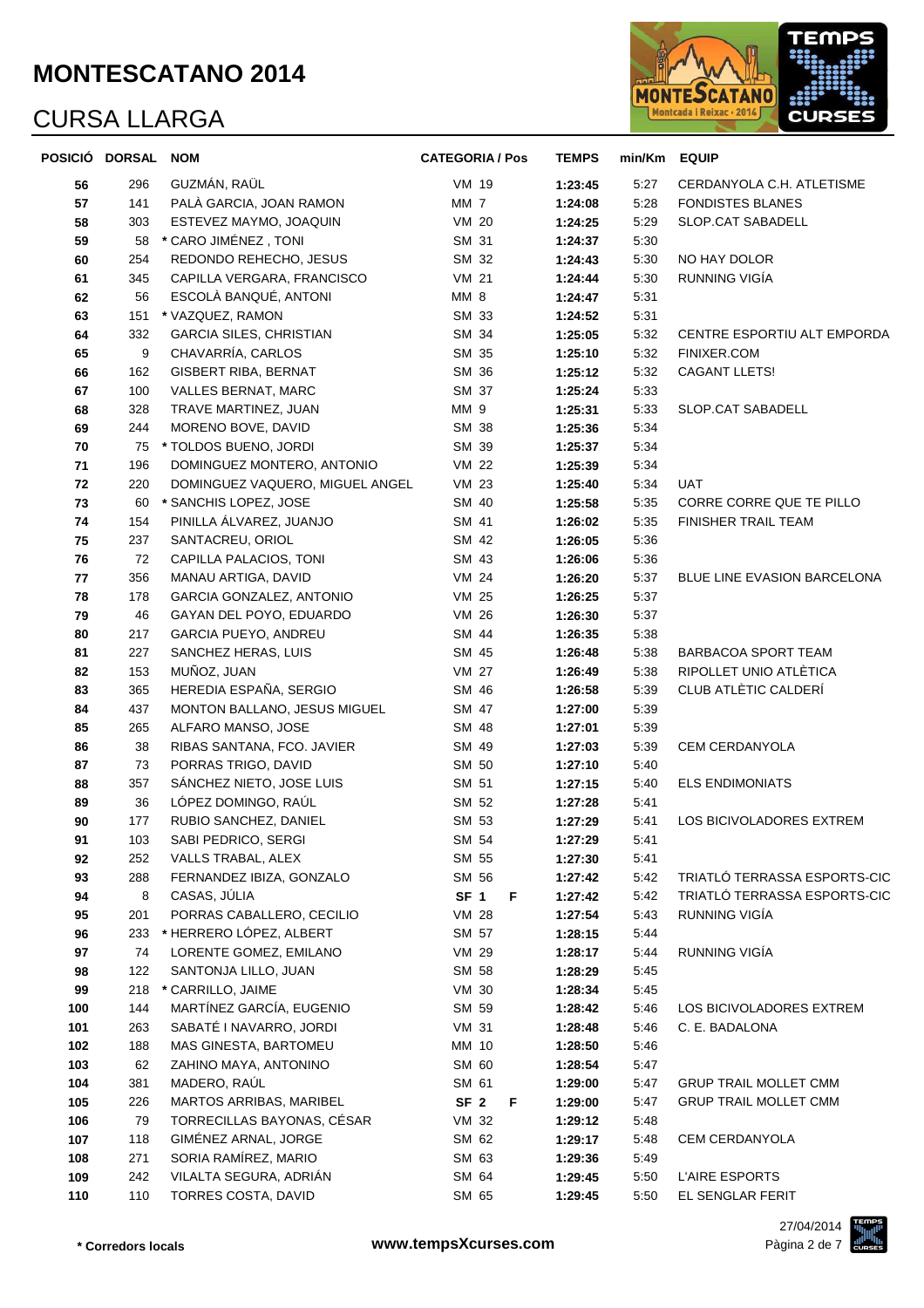

|            | POSICIÓ DORSAL NOM |                                                    | <b>CATEGORIA / Pos</b> | <b>TEMPS</b>       | min/Km EQUIP |                               |
|------------|--------------------|----------------------------------------------------|------------------------|--------------------|--------------|-------------------------------|
| 111        | 230                | LACAMBRA LAFUENTE, QUICO                           | VM 33                  | 1:29:47            | 5:50         |                               |
| 112        | 19                 | GONZALEZ GARCIA, VICTOR                            | VM 34                  | 1:29:48            | 5:50         | C.A. NOU BARRIS               |
| 113        | 147                | CLARAMUNT MATÓ, DAVID                              | SM 66                  | 1:29:56            | 5:51         | C.A. MASQUES SANT ANDREU      |
| 114        | 43                 | * JIMENEZ PAREDES, F. JAVIER                       | VM 35                  | 1:29:59            | 5:51         |                               |
| 115        | 306                | JIMÉNEZ AGÜERO, ENRIQUE                            | MM 11                  | 1:30:03            | 5:51         | C.A. NOU BARRIS               |
| 116        | 136                | CASASIN HORTES, DAVID                              | VM 36                  | 1:30:07            | 5:51         |                               |
| 117        | 299                | ORDOÑEZ, CARLOS                                    | VM 37                  | 1:30:07            | 5:51         | <b>DISTANCE LA SALLE</b>      |
| 118        | 298                | MONTAGUT LÁZARO, ÒSCAR                             | SM 67                  | 1:30:39            | 5:53         |                               |
| 119        | 317                | SERRA TERMENS, XAVIER                              | SM 68                  | 1:30:40            | 5:53         | CEM CERDANYOLA                |
| 120        | 49                 | LORENZO AMPURDANÉS, CARLES                         | VM 38                  | 1:30:40            | 5:53         | <b>RED RUNNERS</b>            |
| 121        | 281                | CAÑERO INFANTE, DAVID                              | SM 69                  | 1:30:40            | 5:53         | C.E. MADTEAM                  |
| 122        | 53                 | * ORTEGA OLIVARES, TONI                            | VM 39                  | 1:30:40            | 5:53         |                               |
| 123        | 210                | LOPEZ OTS, FRANCISCO                               | VM 40                  | 1:30:49            | 5:54         | CERDANYOLA C.H. ATLETISME     |
| 124        | 71                 | <b>IGLESIAS RUMI, JAVIER</b>                       | <b>SM 70</b>           | 1:31:02            | 5:55         |                               |
| 125        | 339                | SERRANO SORIANO, RAÚL                              | SM 71                  | 1:31:04            | 5:55         | <b>UAT</b>                    |
| 126        | 93                 | MOYANO PALENCIANO, ANTONIO                         | VM 41                  | 1:31:05            | 5:55         |                               |
| 127        | 138                | MUÑOZ ORTEGA, RICARDO                              | VM 42                  | 1:31:16            | 5:56         |                               |
| 128        | 197                | MELIÀ ESCUDERO, CRISTÓBAL                          | MM 12                  | 1:31:25            | 5:56         |                               |
| 129        | 371                | GOBZALEZ RUIZ, XAVIER                              | MM 13                  | 1:31:29            | 5:57         |                               |
| 130        | 127                | LECHA SANCHEZ, FELIX                               | SM 72                  | 1:31:32            | 5:57         | RUNNING VIGÍA                 |
| 131        | 166                | NOVO SELAS, JOSÉ ANTONIO                           | MM 14                  | 1:31:45            | 5:58         | FONDISTES LA LLAGOSTA         |
| 132        | 121                | VEGA LOPEZ-CALVO, CHARLY                           | MM 15                  | 1:31:49            | 5:58         | <b>FINISHER TRAIL TEAM</b>    |
| 133        | 12 <sup>2</sup>    | * BENEITEZ CUERDA, ALBERTO                         | SM 73                  | 1:31:51            | 5:58         |                               |
| 134        | 134                | GONZALO CARRASCAL, CESAR                           | MM 16                  | 1:31:55            | 5:58         | CLUB NATACIÓ CALDES           |
| 135        | 194                | CANTERO PEREZ, ARMANDO                             | VM 43                  | 1:31:58            | 5:59         | XINO-XANO TEAM                |
| 136        | 155                | DURAN PALMA, JUANMA                                | VM 44                  | 1:32:01            | 5:59         | C.E. SISTRELLS                |
| 137        | 20                 | VIVES MELENDEZ, SERGI                              | MM 17                  | 1:32:06            | 5:59         | BARCELONA ATLETISME CLUB      |
| 138        | 300                | CABALLERO MORENO, SERGIO                           | SM 74                  | 1:32:11            | 5:59         | MASQUES SANT ANDREU           |
| 139        | 35<br>161          | * ROBLES CABALLERO, DANIEL<br>DE BLAS LORENZO, QKI | SM 75<br>SM 76         | 1:32:16            | 6:00<br>6:00 | CORREBDN                      |
| 140<br>141 | 301                | GAMA RUBIO, JOAQUÍN                                | VM 45                  | 1:32:27<br>1:32:33 | 6:01         | EQUÍPATE!!! TRAIL AND RUNNING |
| 142        | 302                | CALDERÓN GONZÁLEZ, OSCAR                           | SM 77                  | 1:32:34            | 6:01         |                               |
| 143        | 23                 | CIRERA SANCHEZ, TONI                               | VM 46                  | 1:32:39            | 6:01         | C.A. NOU BARRIS               |
| 144        | 168                | LÓPEZ SÁNCHEZ, RAFAEL ÁNGEL                        | VM 47                  | 1:32:47            | 6:02         | FONDISTES LA LLAGOSTA         |
| 145        | 160                | ALTAYÓ MORRAL, MOISÈS                              | VM 48                  | 1:32:54            | 6:02         |                               |
| 146        | 107                | ALFIMOF GONZALEZ, PABLO                            | VM 49                  | 1:33:17            |              | 6:04 LLUÏSOS MATARÓ           |
| 147        | 202                | GOMEZ BALLESTA, ALEX                               | SM 78                  | 1:33:18            | 6:04         | RUNNING VIGÍA                 |
| 148        | 277                | NUNES, JOAQUIN                                     | VM 50                  | 1:33:25            | 6:04         |                               |
| 149        | 131                | GUTIERREZ GARCIA, JOSE MIGUEL                      | VM 51                  | 1:33:43            | 6:05         | NO HAY DOLOR                  |
| 150        | 47                 | FLORES VILCHEZ, LIDIA                              | SF <sub>3</sub><br>F   | 1:33:48            | 6:06         | RUNNING VIGÍA                 |
| 151        | 273                | MELERO ENCINAS, MIGUEL ANGEL                       | SM 79                  | 1:33:51            | 6:06         |                               |
| 152        | 105                | LOBO PINOS, TONI                                   | SM 80                  | 1:33:59            | 6:06         |                               |
| 153        | 369                | LOPEZ GIL, CARLOS                                  | VM 52                  | 1:34:26            | 6:08         | CORREDORS.CAT                 |
| 154        | 16                 | * ORDOÑEZ CHICA, SALVADOR                          | VM 53                  | 1:34:44            | 6:09         |                               |
| 155        |                    | 81 * MECA JANE, DAVID                              | SM 81                  | 1:34:45            | 6:09         |                               |
| 156        | 21                 | DE LA HOZ GONZALEZ, QUIQUE                         | VM 54                  | 1:34:51            | 6:10         | C.A. NOU BARRIS               |
| 157        |                    | 68 * NADAL GERMAN, DANIEL                          | VM 55                  | 1:35:01            | 6:10         |                               |
| 158        | 256                | SANCHEZ CHIA, MIGUEL                               | VM 56                  | 1:35:02            | 6:11         |                               |
| 159        |                    | 13 * UBEDA GUIRADO, ANTONIO                        | VM 57                  | 1:35:06            | 6:11         |                               |
| 160        | 199                | * SANCHEZ AMIGO, JAVIER                            | SM 82                  | 1:35:21            | 6:12         |                               |
| 161        | 362                | CAMARILLO, JUAN                                    | SM 83                  | 1:35:22            | 6:12         |                               |
| 162        | 297                | PLANAS MATEU, LLUIS                                | SM 84                  | 1:35:25            | 6:12         |                               |
| 163        | 352                | SALVADOR RAMOS, JOSE MANUEL                        | VM 58                  | 1:35:30            | 6:12         |                               |
| 164        | 97                 | SERRA CANER, JOSEP                                 | MM 18                  | 1:35:36            | 6:13         |                               |
| 165        | 286                | SALGADO RODRIGUEZ, JAVI                            | SM 85                  | 1:35:41            | 6:13         |                               |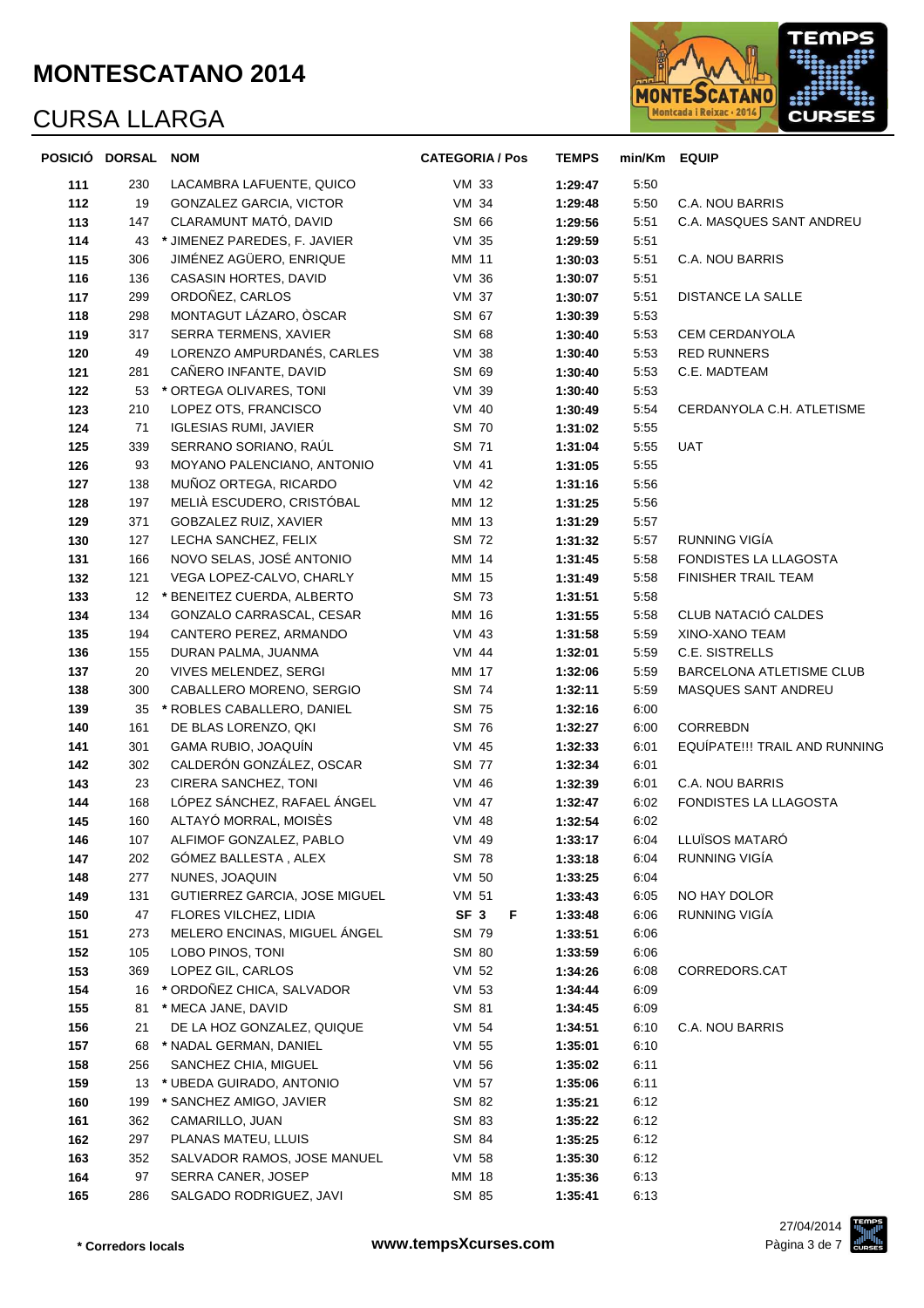

|            | POSICIÓ DORSAL NOM |                                               | <b>CATEGORIA / Pos</b> | <b>TEMPS</b>       | min/Km EQUIP |                                                      |
|------------|--------------------|-----------------------------------------------|------------------------|--------------------|--------------|------------------------------------------------------|
| 166        | 280                | LEIVA GÓMEZ, RICARDO                          | SM 86                  | 1:35:41            | 6:13         | BARBACOA SPORT TEAM                                  |
| 167        | 376                | PLANA NASARRE, MARTA                          | SF <sub>4</sub><br>F   | 1:35:44            | 6:13         |                                                      |
| 168        | 385                | BURGUBURU PALACIO, LUCRECIA                   | SF <sub>5</sub><br>F   | 1:35:52            | 6:14         | <b>FINISHER TRAIL TEAM</b>                           |
| 169        |                    | 255 * SANCHEZ YELAMO, IVAN                    | SM 87                  | 1:35:56            | 6:14         |                                                      |
| 170        | 189                | * COBOS MORO, JESUS                           | VM 59                  | 1:36:09            | 6:15         |                                                      |
| 171        | 40                 | PESQUER HERNÁNDEZ, MANEL                      | SM 88                  | 1:36:22            | 6:16         |                                                      |
| 172        | 101                | * MENACHO SALGADO, ALEXIS                     | SM 89                  | 1:36:29            | 6:16         | PUNT RUNNERS                                         |
| 173        | 34                 | CASANELLAS COCA, DAVID                        | VM 60                  | 1:36:32            | 6:16         |                                                      |
| 174        | 87                 | MASDEU FERRER, CESC                           | SM 90                  | 1:36:39            | 6:17         | CORREBDN                                             |
| 175        | 377                | MIQUEL MIRALLES, ALEX                         | SM 91                  | 1:36:40            | 6:17         |                                                      |
| 176        | 223                | ALONSO RIAGUAS, VICENTE                       | MM 19                  | 1:36:46            | 6:17         | FONDISTES LA LLAGOSTA                                |
| 177        | 364                | ALONSO LANCHARRO, OSCAR                       | SM 92                  | 1:36:46            | 6:17         | <b>BICIVOLADORES EXTREM</b>                          |
| 178        | 211                | MAÑE GONZALEZ, LLUIS                          | SM 93                  | 1:36:56            | 6:18         |                                                      |
| 179        | 327                | * CAMPOS GUILLEN, CESAR                       | SM 94                  | 1:37:00            | 6:18         |                                                      |
| 180        | 326                | MADRIGAL FUENTES, EROLA                       | SF <sub>6</sub><br>F.  | 1:37:20            | 6:19         |                                                      |
| 181        | 330                | BONET SANFELIU, GERARD                        | SM 95                  | 1:37:21            | 6:20         | CERDANYOLA C.H. ATLETISME                            |
| 182        | 113                | MARTELL LANAU, LLUIS                          | SM 96                  | 1:37:38            | 6:21         |                                                      |
| 183        | 284                | MIRANDA RAMOS, ÓSCAR                          | SM 97                  | 1:37:43            | 6:21         |                                                      |
| 184        | 353                | USIETO MIRALLES, JOSE                         | VM 61                  | 1:37:46            | 6:21         |                                                      |
| 185        | 159                | BEDOYA MARTINEZ, SARA                         | JF 1<br>F.             | 1:38:04            | 6:22         |                                                      |
| 186        | 57                 | LOPEZ PEREZ, ALBERTO                          | SM 98                  | 1:38:04            | 6:22         | RUNNING VIGÍA                                        |
| 187        | 90                 | * OLIVARES HERNÁNDEZ, JOAN                    | SM 99                  | 1:38:05            | 6:22         |                                                      |
| 188        | 26                 | LACAMBRA HERNANADEZ, ANDREU                   | VM 62                  | 1:38:15            | 6.23         | C.A. NOU BARRIS                                      |
| 189        | 294                | MARTINEZ, AITOR                               | SM 100                 | 1:38:18            | 6:23         |                                                      |
| 190        | 524                | LLAURADO VALBUENA, LLUIS                      | SM 101                 | 1:38:18            | 6:23         | <b>ELS KORRETONENCS</b>                              |
| 191        | 216                | ORTEGA JIMENEZ, XAVI                          | SM 102                 | 1:38:19            | 6:23         |                                                      |
| 192        | 231                | NAVARRO LLOR, CARLOS                          | SM 103                 | 1:38:26            | 6:24         | MAMARRACHO'S TEAM                                    |
| 193        | 225                | ROMAN BACHILLER, RUBEN                        | SM 104                 | 1:38:29            | 6:24         | <b>BICHA TRAIL&amp;MOUNTAIN</b>                      |
| 194        | 176                | GONZALEZ DOMINGUEZ, DAVID                     | VM 63                  | 1:38:32            | 6:24         | SLOP.CAT SABADELL                                    |
| 195        | 66                 | GARCIA FUENTES, JUAN MANUEL                   | VM 64                  | 1:38:33            | 6:24         |                                                      |
| 196        | 50                 | * LAVILLA MEDIERO, VICTOR                     | SM 105                 | 1:38:37            | 6:24         |                                                      |
| 197        | 285                | PÉREZ MARONDA, XAVI                           | SM 106                 | 1:38:47            | 6:25         |                                                      |
| 198        | 169                | CLIMENT I OLLET, TONI                         | VM 65                  | 1:38:50            | 6:25         | PEF BETÚLIA                                          |
| 199        | 129                | * ELIA AGUADO, LUISJO                         | MM 20                  | 1:38:52            | 6:25         | <b>CABANILLEROS</b>                                  |
| 200        | 183                | ORTEGA DE MAYA, JAVIER                        | SM 107                 | 1:38:54            | 6:26         |                                                      |
| 201        | 88                 | PICHARDO LÓPEZ, VICENTE                       | VM 66                  | 1:39:07            | 6:26         |                                                      |
| 202        | 119                | XARAU TORRADO, JORDI                          | SM 108                 | 1:39:07            | 6:26         |                                                      |
| 203        | 148                | ARIAS MANGA, NOA                              | SF 7 F                 | 1:39:18            | 6:27         |                                                      |
| 204        | 331                | GARCÍA LÓPEZ, ALBERTO                         | VM 67                  | 1:39:24            | 6:28         |                                                      |
| 205        | 190                | SUAREZ FIGUEROLA, MANUEL                      | VM 68<br>SM 109        | 1:39:35            | 6:28         |                                                      |
| 206<br>207 | 375<br>372         | <b>BARROSO HEREDIA, VICTOR</b><br>OLIVÉ, JOAN | VM 69                  | 1:39:36            | 6:28         | <b>GRUP TRAIL MOLLET CMM</b><br>CLUB ATLÈTIC CALDERÍ |
| 208        | 77                 | GARCIA MORALES, JOSE LUIS                     | SM 110                 | 1:39:38<br>1:39:41 | 6:28<br>6:29 |                                                      |
| 209        | 282                | ELDUQUE BUSQUETS, XAVIER                      | SM 111                 | 1:39:42            | 6:29         | <b>JCT</b>                                           |
| 210        | 316                | JARDI, LLUIS                                  | <b>VM 70</b>           | 1:39:43            | 6:29         |                                                      |
| 211        | 213                | OSUNA SÁNCHEZ, DAVID                          | <b>VM 71</b>           | 1:39:45            | 6:29         | <b>RED RUNNERS</b>                                   |
| 212        | 207                | * LUENGO SAIZ, MARTIN                         | SM 112                 | 1:39:48            | 6:29         | AGRUP. EXCTA. BUFALA                                 |
| 213        | 333                | * SÁNCHEZ ANDRÉS, DAVID                       | SM 113                 | 1:39:53            | 6:29         |                                                      |
| 214        | 143                | GONZALEZ GARCIA, JAVIER                       | <b>VM 72</b>           | 1:40:03            | 6:30         | NO HAY DOLOR                                         |
| 215        | 351                | LAFONT DENIZ, ANGEL                           | <b>VM 73</b>           | 1:40:05            | 6:30         |                                                      |
| 216        | 172                | REYES TRUJILLO, RICARDO                       | VM 74                  | 1:40:06            | 6:30         |                                                      |
| 217        | 232                | <b>GARCIA MARTINEZ, ROSA</b>                  | VF 1  F                | 1:40:10            | 6:31         | CLUB ATLÈTIC CALDERÍ                                 |
| 218        | 253                | PALOMAR ALCARAZ, ADRIA                        | SM 114                 | 1:40:10            | 6:31         |                                                      |
| 219        | 29                 | CASTAÑEDA TISCAR, ALBERT                      | SM 115                 | 1:40:16            | 6:31         |                                                      |
| 220        | 269                | PEREZ PINILLA, CONCORDIO                      | MM 21                  | 1:40:21            | 6:31         | <b>CLUB ATLETIC CALDERI</b>                          |
|            |                    |                                               |                        |                    |              |                                                      |

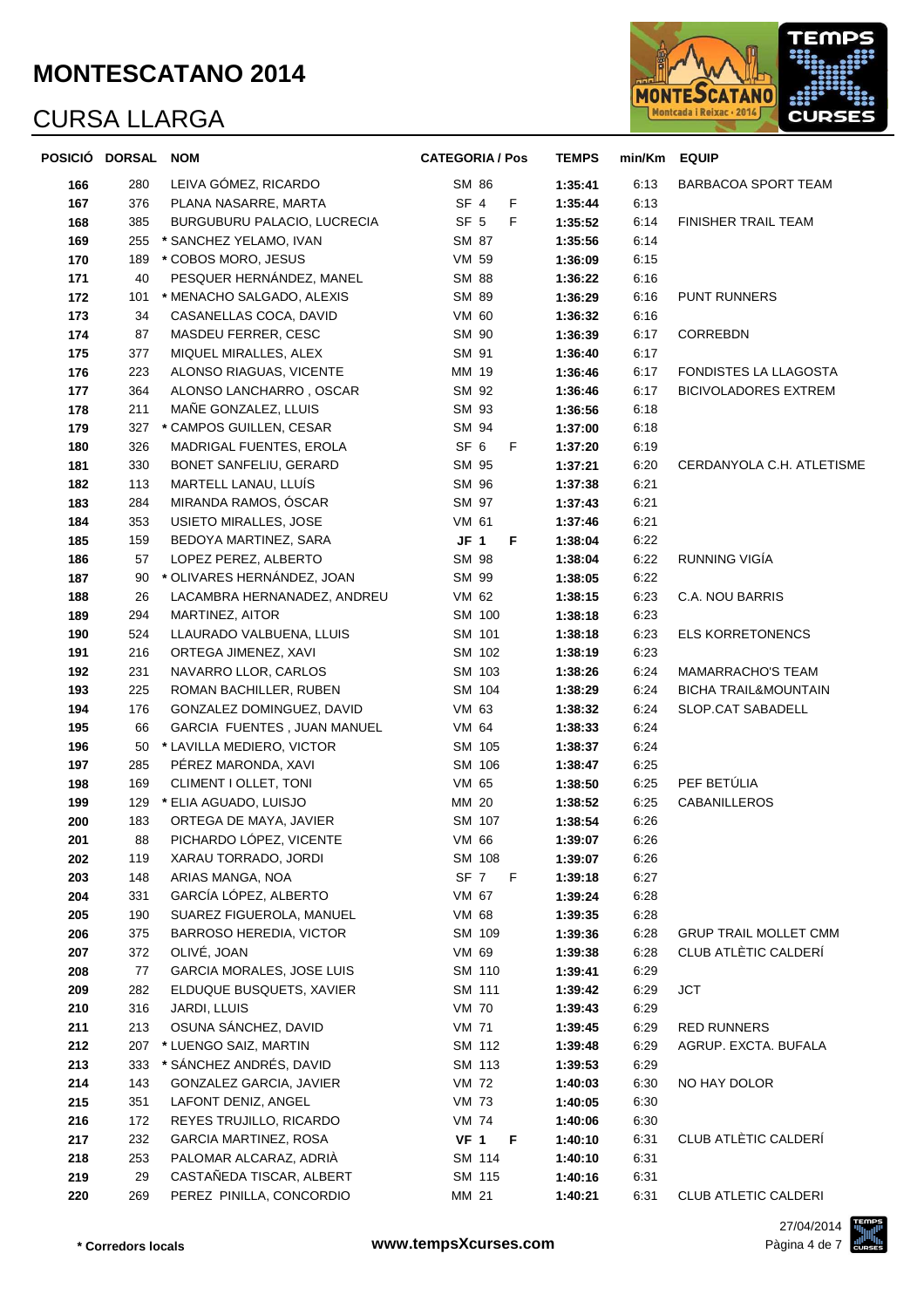

|            | POSICIÓ DORSAL NOM |                                              | <b>CATEGORIA / Pos</b> | <b>TEMPS</b>       | min/Km EQUIP |                              |
|------------|--------------------|----------------------------------------------|------------------------|--------------------|--------------|------------------------------|
| 221        | 291                | DIAZ CANOVAS, PEDRO                          | <b>VM 75</b>           | 1:40:27            | 6:32         |                              |
| 222        | 157                | MOLANO BERMEJO, JOSEP                        | SM 116                 | 1:40:52            | 6:33         | <b>ELS ENDIMONIATS</b>       |
| 223        | 229                | CONTRERAS FRANCES, RICARD                    | VM 76                  | 1:41:10            | 6:34         |                              |
| 224        | 243                | VICTORIO, MARCOS                             | SM 117                 | 1:41:12            | 6:35         | <b>GRUP TRAIL MOLLET CMM</b> |
| 225        | 18                 | MARTIN DELGADO, JOSE MANUEL                  | <b>VM 77</b>           | 1:41:18            | 6:35         |                              |
| 226        | 17                 | * MARTIN DELGADO, JORGE                      | <b>VM 78</b>           | 1:41:19            | 6:35         |                              |
| 227        | 307                | PESCADOR CIRUELA, JOSE LUIS                  | SM 118                 | 1:41:25            | 6:35         | RUNNING VIGÍA                |
| 228        | 22                 | <b>BLAS BOCIGAS, JAVIER</b>                  | <b>VM 79</b>           | 1:41:29            | 6:36         | C.A. NOU BARRIS              |
| 229        | 295                | PEREZ FRIAS, JOSEP ANTONI                    | VM 80                  | 1:41:39            | 6:36         |                              |
| 230        | 106                | <b>MADIROLAS, MADI</b>                       | SM 119                 | 1:41:40            | 6:36         |                              |
| 231        | 309                | WALLON, EDOUARD                              | SM 120                 | 1:41:41            | 6:36         |                              |
| 232        | 329                | <b>BACH PUIG, JORDI</b>                      | VM 81                  | 1:41:52            | 6:37         | CATALONIA RUN FOR FREEDOM    |
| 233        | 340                | CENDRA SIMON, DAVID                          | VM 82                  | 1:41:55            | 6:37         |                              |
| 234        | 337                | CENDRA SIMÓN, JESÚS                          | VM 83                  | 1:41:56            | 6:37         | PRORUNNERS SABADELL          |
| 235        | 135                | * LUQUE LOPERA, CARLOS                       | SM 121                 | 1:41:57            | 6:37         | <b>MAS RAMPINYO RUNNERS</b>  |
| 236        | 354                | SALA JIMENEZ, ROSA                           | <b>MF 1 F</b>          | 1:41:59            | 6:38         | <b>ELS ENDIMONIATS</b>       |
| 237        | 59                 | * RUIZ IZQUIERDO, JESSICA                    | SF 8<br>F              | 1:42:05            | 6:38         |                              |
| 238        | 283                | CAPILLA VERGARA, JORDI                       | SM 122                 | 1:42:09            | 6:38         | RUNNING VIGÍA                |
| 239        | 278                | BALCELLS MORELL, ORLANDO                     | VM 84                  | 1:42:10            | 6:38         | RUNNING VIGÍA                |
| 240        | 86                 | GARCÍA GONZÁLEZ, FRANCISCO JOSE              | SM 123                 | 1:42:18            | 6:39         |                              |
| 241        | 245                | PARERA HERMIDA, ANGEL                        | VM 85                  | 1:42:43            | 6:40         |                              |
| 242        | 338                | GUERRERO SIMO, ELOY                          | SM 124                 | 1:42:51            | 6:41         |                              |
| 243        | 274                | FERNÁNDEZ SANZ, NOEL                         | SM 125                 | 1:43:03            | 6:42         | RUNNING VIGÍA                |
| 244        | 320                | ISAAC, SOLEDAD                               | VF 2  F                | 1:43:09            | 6:42         | CORREDORS POLINYÀ            |
| 245        | 32                 | ALMIRALL ROCA, MIQUEL                        | VM 86                  | 1:43:13            | 6:42         | C.A. NOU BARRIS              |
| 246        | 410                | MARTÍNEZ GARCÍA, IVÁN                        | SM 126                 | 1:43:25            | 6:43         | LOS BICIVOLADORES EXTREM     |
| 247        | 436                | HURTADO AZORIN, CRISTIAN                     | SM 127                 | 1:43:26            | 6:43         | <b>BICIVOLADORES EXTREM</b>  |
| 248        | 156                | RODRÍGUEZ ORTIZ, PEDRO                       | SM 128                 | 1:43:30            | 6:44         |                              |
| 249        | 64                 | * CONTRERAS LEYVA, JOSÉ IGNACIO              | VM 87                  | 1:43:30            | 6:44         |                              |
| 250        | 224                | RODRI, DANI                                  | SM 129                 | 1:43:38            | 6:44         |                              |
| 251        | 264                | MÁS MOLINA, JOSEP                            | <b>VM 88</b>           | 1:43:42            | 6:44         | LLOSA BADALONA               |
| 252        | 27                 | NAVARRO SANZ, JUAN MIGUEL                    | VM 89                  | 1:43:48            | 6:45         |                              |
| 253        | 44                 | CABEZAS RODRIGUEZ, XAVI                      | SM 130                 | 1:43:50            | 6:45         | CEM CERDANYOLA               |
| 254        | 150                | * VALLESPINÓS GRAU, JOSEP                    | MM 22                  | 1:43:53            | 6:45         |                              |
| 255        | 272                | LEIVA MORENO, PEDRO                          | MM 23                  | 1:44:22            | 6:47         |                              |
| 256        | 228                | CARRASCO MORENO, CARLOS                      | SM 131                 | 1:44:31            | 6:47         | MAMARRACHO'S TEAM            |
| 257        | 55                 | NADAL RODRÍGUEZ, DAVID                       | MM 24                  | 1:44:41            | 6:48         |                              |
| 258        | 363<br>305         | FORÉS LÓPEZ, FRANCISCO<br>CANO MARÍN, CARLOS | VM 90                  | 1:44:44            | 6:48         | LLOPS BADALONA               |
| 259<br>260 | 170                | ORTIZ ROBLEDILLO, SIXTO                      | VM 91<br>SM 132        | 1:44:53            | 6:49<br>6:49 | WEBER                        |
| 261        | 322                | CEINOS CRESPO, GERARD                        |                        | 1:44:55            | 6:50         |                              |
| 262        | 336                | TORRÀ RUIZ, MARC                             | SM 133<br>SM 134       | 1:45:07<br>1:45:07 | 6:50         | CORRO, LUEGO EXISTO          |
| 263        | 63                 | * CONTRERAS LEYVA, MIGUEL ÁNGEL              | SM 135                 | 1:45:08            | 6:50         |                              |
| 264        | 33                 | POZO REVELLES, FRANCESC                      | VM 92                  | 1:45:09            | 6:50         | LA SORT. RESTAURACIO/TAPISSE |
| 265        | 133                | ROLDAN BURITICA, MANUE IGNACIO               | MM 25                  | 1:45:18            | 6:51         |                              |
| 266        | 270                | CAMPS ARAGONES, JOAN                         | SM 136                 | 1:45:20            | 6:51         |                              |
| 267        | 78                 | * DURAN DULCET, LIDIA                        | SF 9 F                 | 1:45:24            | 6:51         |                              |
| 268        | 221                | * GONZALEZ GOMEZ, JOSE LUIS                  | SM 137                 | 1:45:30            | 6:51         |                              |
| 269        | 380                | ROYO PELEGRIN, ALBERT                        | SM 138                 | 1:45:30            | 6:51         |                              |
| 270        | 14                 | ARTA OLLÈ, ESTANISLAU                        | VM 93                  | 1:45:31            | 6:51         |                              |
| 271        | 361                | RODRÍGUEZ EDO, VÍCTOR                        | SM 139                 | 1:45:38            | 6:52         | <b>SEAT</b>                  |
| 272        | 76                 | FRASNEDO RUBIO, JORDI                        | SM 140                 | 1:45:44            | 6:52         |                              |
| 273        | 203                | SAMPIETRO, XAVI                              | VM 94                  | 1:45:49            | 6:53         |                              |
| 274        | 179                | JIMENEZ BETORET, TONI                        | SM 141                 | 1:46:11            | 6:54         |                              |
| 275        | 184                | GARCIA SALAMANCA, MIQUEL A.                  | VM 95                  | 1:46:14            | 6:54         |                              |
|            |                    |                                              |                        |                    |              |                              |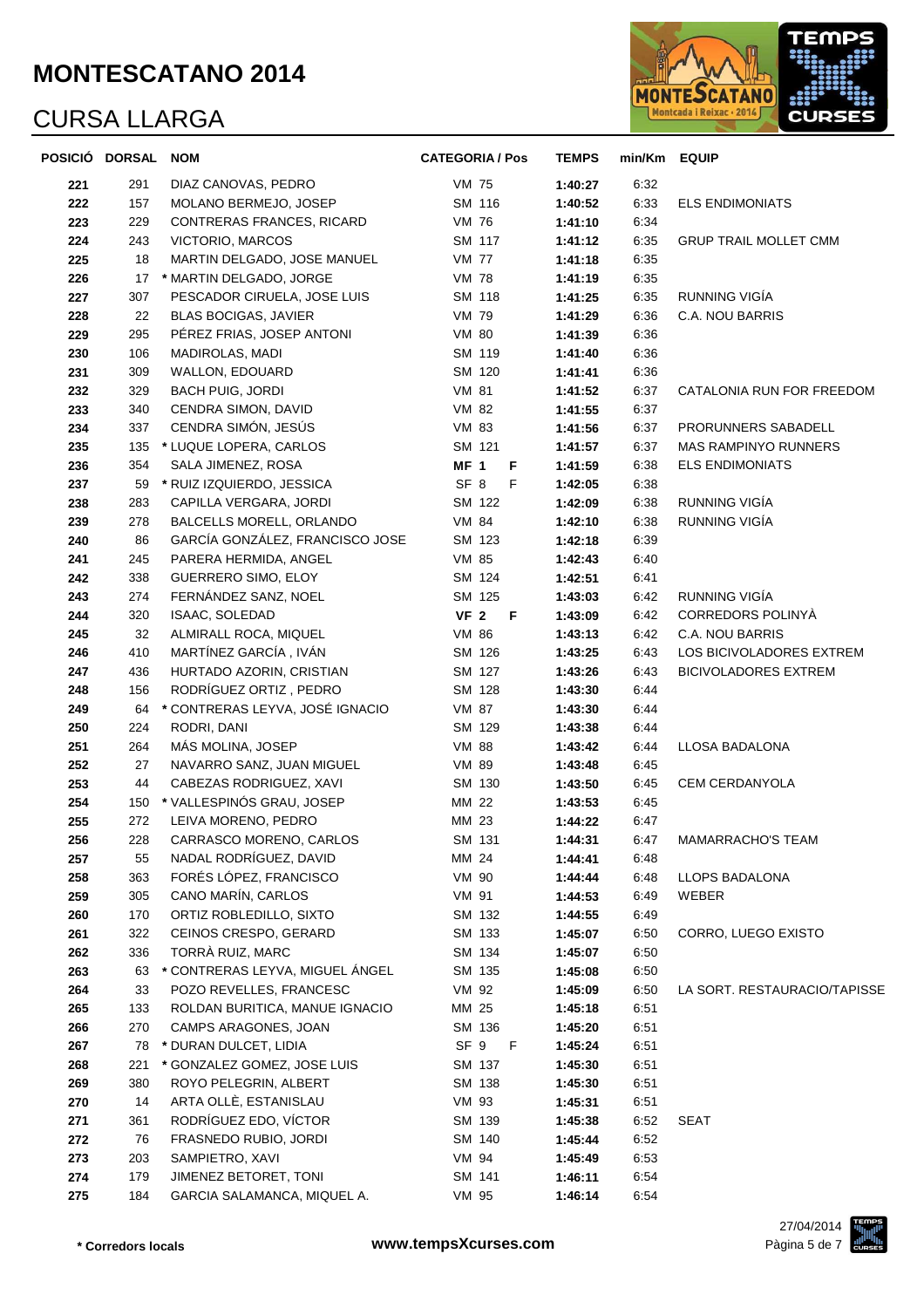

|            | POSICIÓ DORSAL | <b>NOM</b>                                  | <b>CATEGORIA / Pos</b>         | <b>TEMPS</b>       | min/Km EQUIP |                        |
|------------|----------------|---------------------------------------------|--------------------------------|--------------------|--------------|------------------------|
| 276        | 95             | MANZANERA PEREZ, FELIP                      | SM 142                         | 1:46:29            | 6:55         | EUROFITNESS RUN TEAM   |
| 277        | 41             | SERRALVO RAMÍREZ, SERGIO                    | SM 143                         | 1:46:54            | 6:57         |                        |
| 278        | 180            | SASTRE GALLEGO, EDU                         | SM 144                         | 1:46:54            | 6:57         |                        |
| 279        | 350            | TALAVERA CANO, FRANCISCO JOSE               | SM 145                         | 1:46:58            | 6:57         | CORREDORSNO.MES        |
| 280        | 358            | MARIANA MARTINEZ, JAVIER                    | SM 146                         | 1:46:58            | 6:57         |                        |
| 281        | 191            | REGAÑAS, JOSE ANDRES                        | VM 96                          | 1:47:03            | 6:57         |                        |
| 282        | 181            | FERNANDEZ ROVIRA, ALBA                      | SF 10 F                        | 1:47:06            | 6:58         |                        |
| 283        | 164            | <b>GORINA BAIL, GERARD</b>                  | SM 147                         | 1:47:18            | 6:58         | CAGANT LLETS!          |
| 284        | 158            | BARBERÀ BLANCO, CARLES                      | <b>VM 97</b>                   | 1:47:20            | 6:58         | ANDRERUNNERS           |
| 285        | 261            | HEREDIA, ADRIA                              | SM 148                         | 1:47:21            | 6:59         |                        |
| 286        | 234            | FERNÁNDEZ SÁNCHEZ, ANTONIO                  | MM 26                          | 1:47:33            | 6:59         | <b>SEM</b>             |
| 287        | 293            | * JURADO HURTADO, DAMIÁN                    | SM 149                         | 1:47:44            | 7:00         |                        |
| 288        | 428            | SANTAEULARIA GARCÍA, MARIO                  | VM 98                          | 1:47:53            | 7:01         | FONDISTES LA LLAGOSTA  |
| 289        | 262            | BÉJAR LATONDA, XAVI                         | VM 99                          | 1:47:56            | 7:01         | CLUB ATLÈTIC CALDERÍ   |
| 290        | 96             | * PUPIM GETE, EVA                           | VF <sub>3</sub><br>F           | 1:48:09            | 7:02         |                        |
| 291        | 193            | BUQUÉ SIMÓN, ENRIC                          | SM 150                         | 1:48:14            | 7:02         |                        |
| 292        | 373            | MORA QUINTANA, JUAN CANDIDO                 | VM 100                         | 1:48:16            | 7:02         |                        |
| 293        | 204            | AMESTOY OLCINA, ALFREDO                     | VM 101                         | 1:48:18            | 7:02         | CM SÍGUEME             |
| 294        | 200            | * SANCHEZ CHIA, JOSE LUIS                   | MM 27                          | 1:48:20            | 7:02         |                        |
| 295        | 257            | MONTOYA NAVARRO, MARA                       | VF 4<br>F                      | 1:48:20            | 7:02         | VILADECANS TRIATLÓ     |
| 296        | 219            | DURÁN PAVÓN, FRANCISCO                      | SM 151                         | 1:48:24            | 7:03         | <b>RED RUNNERS</b>     |
| 297        | 98             | SERRA RUEDA, ARNAU                          | <b>JM 2</b>                    | 1:48:32            | 7:03         |                        |
| 298        | 205            | CARRERAS PULIDO, CARMEN                     | SF 11 F                        | 1:48:38            | 7:04         | CM SÍGUEME             |
| 299        | 348            | ANGELET SUBIRATS, JORDI                     | SM 152                         | 1:48:40            | 7:04         |                        |
| 300        | 108            | SOTO I UMBERT, EMMA                         | SF 12 F                        | 1:48:47            | 7:04         |                        |
| 301        | 117            | SANTOS CORRALES, PATRICIA                   | SF 13 F                        | 1:48:53            | 7:04         | CORREDORS.CAT          |
| 302        | 374            | SEGURA, FERNANDO                            | VM 102                         | 1:49:07            | 7:05         | RUNNING VIGÍA          |
| 303        | 91             | * MORENO MARISTANY, ÈLIA                    | SF 14 F                        | 1:49:26            | 7:07         |                        |
| 304        | 48             | VILLAR COLOMÉ, ESTER                        | VF <sub>5</sub><br>F           | 1:49:50            | 7:08         | <b>RED RUNNERS</b>     |
| 305        | 290            | FERNANDEZ DAMEA, MANUEL                     | SM 153                         | 1:49:57            | 7:09         |                        |
| 306        | 120            | RIGAT, JOAN                                 | SM 154                         | 1:50:11            | 7:10         |                        |
| 307        | 368            | GONZALEZ GATÓO, SILVIA                      | VF <sub>6</sub><br>$\mathsf F$ | 1:50:13            | 7:10         |                        |
| 308        | 275            | PUJOL COLOMÉ, JORDI                         | VM 103                         | 1:50:26            | 7:11         | <b>CORRER A GELIDA</b> |
| 309        | 402            | GONZALEZ, FRANCISCO                         | SM 155                         | 1:50:41            | 7:12         | PUNT RUNNERS           |
| 310        | 383            | * CONTRERAS PEÑA, JUAN JOSÉ                 | SM 156                         | 1:50:41            | 7:12         | <b>PUNT RUNNERS</b>    |
| 311        |                | 250 * SERON YEBRA, JOSÉ ANTONIO             | VM 104                         | 1:50:45            | 7:12         |                        |
| 312        |                | 152 * PUPIM GETE, ENRIQUE                   | VM 105                         | 1:50:55            | 7:12         |                        |
| 313        | 251            | * LEIVA SÁNCHEZ, JUAN ANTONIO               | VM 106                         | 1:51:32            | 7:15         |                        |
| 314        |                | 37 * ALONSO ROQUE, DAVID                    | VM 107                         | 1:51:54            | 7:16         |                        |
| 315        | 137            | FLORES PAJUELO, PABLO                       | SM 157                         | 1:52:19            | 7:18         |                        |
| 316        | 139            | RAMIREZ RODRIGUEZ, JAVIER                   | SM 158                         | 1:52:19            | 7:18         |                        |
| 317        | 249            | CARNERO RODRIGUEZ, JOSE                     | VM 108                         | 1:52:22            | 7:18         | CORREDORS.CAT          |
| 318        | 238            | CUERPO ROMERO, ÁNGEL<br>FERRER ROMERO, RAÚL | VM 109<br>SM 159               | 1:52:48            | 7:20         |                        |
| 319        | 236<br>104     | RODRÍGUEZ PRADAS, MARÍA PILAR               | SF 15 F                        | 1:52:49            | 7:20<br>7:20 |                        |
| 320<br>321 | 102            | ANDREU SIN, RAÚL                            | SM 160                         | 1:52:51<br>1:52:51 | 7:20         |                        |
| 322        | 247            | MERCADÉ MARIMON, JORDI                      | MM 28                          | 1:53:11            | 7:21         |                        |
| 323        | 163            | CATALAN COLLADO, MARIBEL                    | VF 7 F                         | 1:53:22            | 7:22         | U.A. BARBERA           |
| 324        | 325            | * GARRIDO MARIN, CRISTOBAL                  | VM 110                         | 1:53:22            | 7:22         |                        |
| 325        | 240            | <b>GARCIA TORRES, ALBERT</b>                | VM 111                         | 1:53:28            | 7:22         |                        |
| 326        | 342            | PALACIO LAJE, FLORENCIA                     | F<br>VF 8                      | 1:53:40            | 7:23         | U.A. BARBERA           |
| 327        | 61             | PINEDA CASADEMONT, EULALIA                  | F<br>MF <sub>2</sub>           | 1:53:44            | 7:23         | RUN2LIVE               |
| 328        | 128            | COSTAJUSSA ASENS, PERE                      | VM 112                         | 1:53:49            | 7:24         |                        |
| 329        |                | 114 * CINCA LLORDÉS, FRANCESC               | MM 29                          | 1:53:50            | 7:24         | XINO-XANO TEAM         |
| 330        | 25             | DEARNALY, JAMES                             | SM 161                         | 1:54:05            | 7:25         |                        |
|            |                |                                             |                                |                    |              |                        |